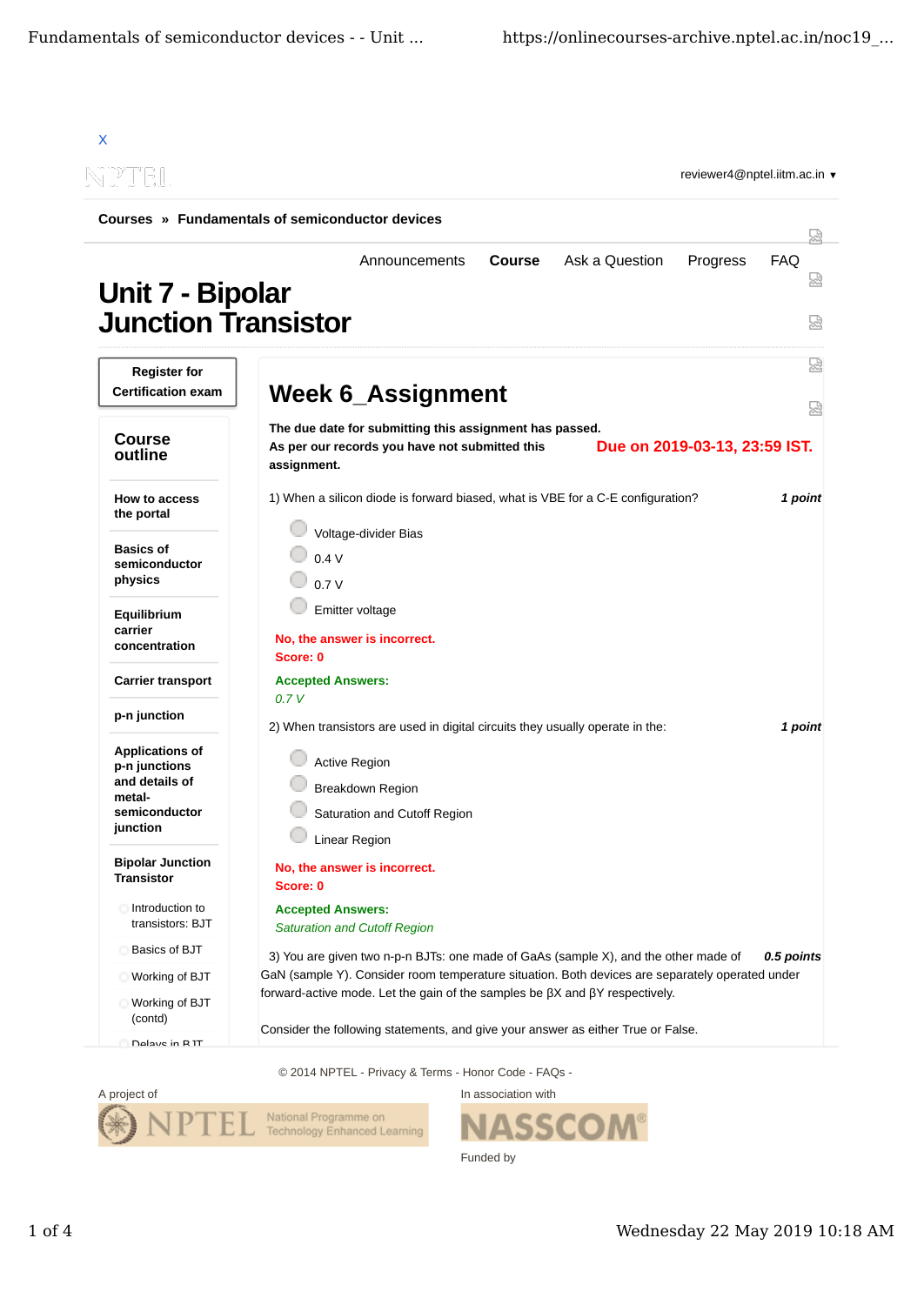## Fundamentals of semiconductor devices - - Unit ... https://onlinecourses-archive.nptel.ac.in/noc19\_...

| <b>Semiconductor</b><br>Capacitor         | False<br>ce De                                                                                                                                                                                                  |
|-------------------------------------------|-----------------------------------------------------------------------------------------------------------------------------------------------------------------------------------------------------------------|
|                                           | True                                                                                                                                                                                                            |
| <b>MOSFET</b>                             | No, the answer is incorrect.                                                                                                                                                                                    |
| <b>Interaction</b>                        | Score: 0                                                                                                                                                                                                        |
| session                                   | <b>Accepted Answers:</b>                                                                                                                                                                                        |
| <b>DOWNLOAD</b>                           | False                                                                                                                                                                                                           |
| <b>VIDEO</b>                              | $0.5$ points<br>4) Consider details given in Q 3 and answer the question given below:                                                                                                                           |
| <b>Text Transcripts</b>                   | 요<br>b) $\beta$ Y does not change when the quasi-neutral base region of sample Y is illuminated with light of<br>wavelength $\lambda$ = 520 nm with sufficient optical power.                                   |
| Compound<br><b>Semiconductors</b>         | 덣<br>True                                                                                                                                                                                                       |
| Opto-electronic                           | False<br>恳                                                                                                                                                                                                      |
| devices: Solar<br>cells and photo-        | No, the answer is incorrect.                                                                                                                                                                                    |
| detectors                                 | Score: 0<br>덣                                                                                                                                                                                                   |
|                                           | <b>Accepted Answers:</b>                                                                                                                                                                                        |
| Opto-electronic<br>devices: Light         | <b>True</b>                                                                                                                                                                                                     |
| <b>Emitting Diodes</b>                    | 5) Consider details given in Q 3 and answer the question given below:<br>0.5 points                                                                                                                             |
| (LED)                                     | c) $\beta$ X increases when the quasi-neutral emitter region of sample X is illuminated with light of                                                                                                           |
| <b>Applications of</b><br>transistors and | wavelength $\lambda$ = 520 nm with sufficient optical power.                                                                                                                                                    |
| basics of                                 | False                                                                                                                                                                                                           |
| microelectronic<br>fabrication            | True                                                                                                                                                                                                            |
|                                           |                                                                                                                                                                                                                 |
|                                           | No, the answer is incorrect.<br>Score: 0                                                                                                                                                                        |
|                                           | <b>Accepted Answers:</b>                                                                                                                                                                                        |
|                                           | False                                                                                                                                                                                                           |
|                                           | 6) Consider details given in Q 3 and answer the question given below:<br>0.5 points                                                                                                                             |
|                                           | d) $\beta$ Y increases when the quasi-neutral base region of sample Y is illuminated with light of wavelength<br>$\lambda$ = 300 nm with sufficient optical power.                                              |
|                                           | False                                                                                                                                                                                                           |
|                                           | True                                                                                                                                                                                                            |
|                                           |                                                                                                                                                                                                                 |
|                                           | No, the answer is incorrect.<br>Score: 0                                                                                                                                                                        |
|                                           | <b>Accepted Answers:</b>                                                                                                                                                                                        |
|                                           | False                                                                                                                                                                                                           |
|                                           | 7) For an ideal p-n-p transistor, the current components are given by IEp = 4 mA,<br>2 points<br>IEn = 0.05 mA, ICp= 3 mA. Determine (a) the emitter efficiency $y$ , (b) the base transport factor $\alpha$ T? |
|                                           | 0.15 & 0.17                                                                                                                                                                                                     |
|                                           | 0.21 & 0.15                                                                                                                                                                                                     |
|                                           | 0.98 & 0.75                                                                                                                                                                                                     |
|                                           | 1 & 0                                                                                                                                                                                                           |
|                                           | No, the answer is incorrect.                                                                                                                                                                                    |
|                                           | Score: 0                                                                                                                                                                                                        |
|                                           | <b>Accepted Answers:</b>                                                                                                                                                                                        |
|                                           | 0.98 & 0.75                                                                                                                                                                                                     |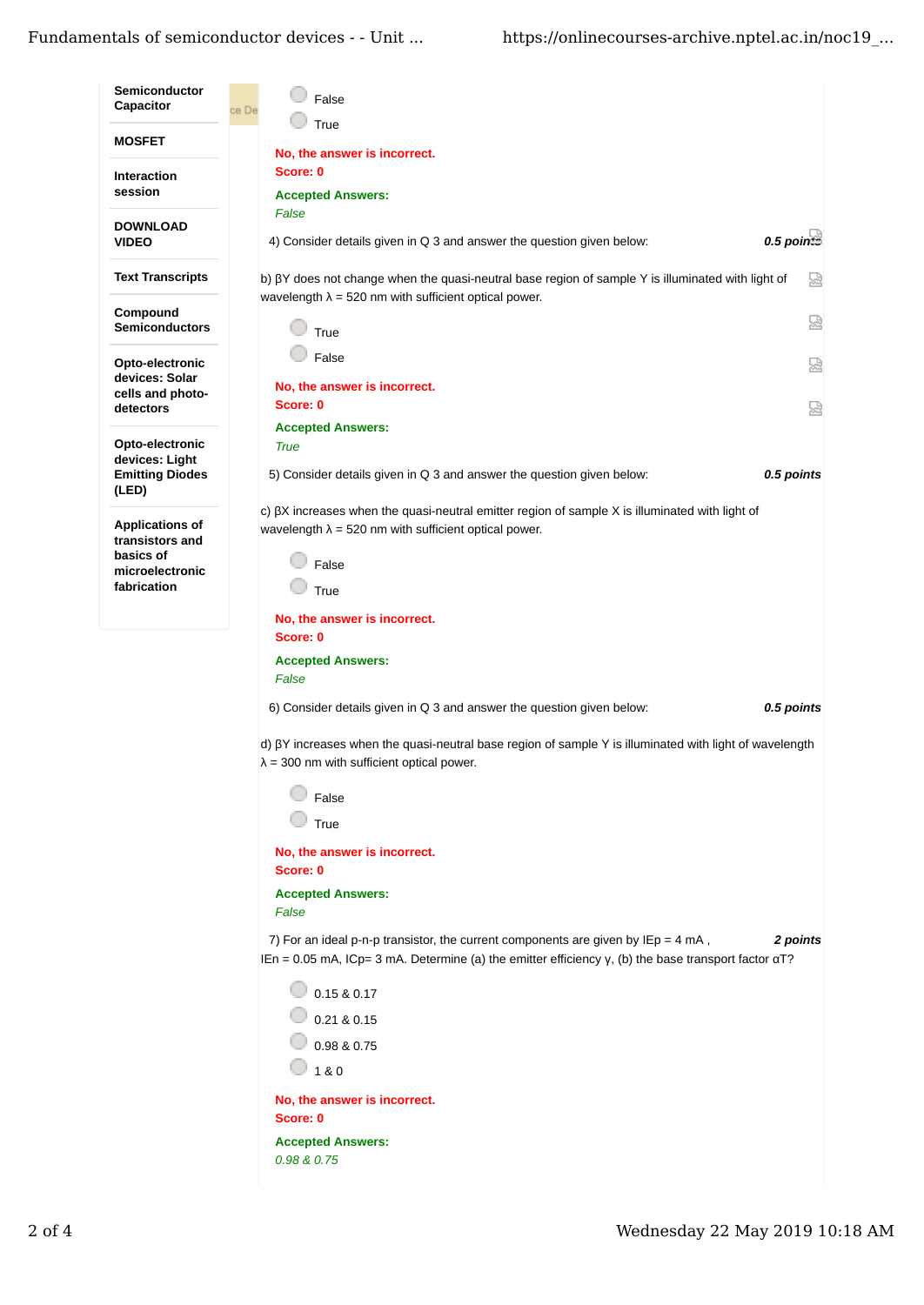8) For an ideal BJT in forward active region of operation in Common-emitter configuration, the 1 *point* collector current is dependent on which of these electrical quantities.

| <b>Collector Voltage</b><br><b>Base Current</b><br>Collector-Base Voltage<br>Both a & b<br>썮<br>No, the answer is incorrect.<br>Score: 0<br><b>Accepted Answers:</b><br><b>Base Current</b><br>9) Among the following two BJT's A and B, which gives better current transfer ratio and which 1 point<br>gives higher gain?<br>썮<br>BJT A: Emitter injection efficiency is 0.99 and base transport factor is 0.96<br>BJT B: Emitter injection efficiency is 1 and base transport factor is 0.98<br>ŵ<br>BJT A gives better current transfer ratio but BJT B gives better gain<br>BJT B gives better current transfer ration but BJT A gives better gain<br>BJT B gives better current transfer ratio and gain<br>BJT A gives better current transfer ratio and gain<br>No, the answer is incorrect.<br>Score: 0<br><b>Accepted Answers:</b><br>BJT B gives better current transfer ratio and gain<br>10Consider the base-collector junction of a BJT operating in forward-active mode. Assuming 1 point<br>base doping does not affect the E-B junction operation and neglecting other effects of base doping,<br>increasing the base doping the gain.<br><b>Increases</b><br>Decreases<br>Remains the same<br>First increases as doping is increased, reaches a maximum and then decreases<br>No, the answer is incorrect.<br>Score: 0<br><b>Accepted Answers:</b><br>Decreases<br>11 Consider two BJT's A and B with identical designs, but with A having higher emitter doping 1 point<br>than B. Neglecting the effects of bandgap narrowing, temperature etc., gain of A is _______ gain of B.<br>greater than<br>lesser than<br>equal to<br>None of the above<br>No, the answer is incorrect.<br>Score: 0<br><b>Accepted Answers:</b><br>greater than |  |
|------------------------------------------------------------------------------------------------------------------------------------------------------------------------------------------------------------------------------------------------------------------------------------------------------------------------------------------------------------------------------------------------------------------------------------------------------------------------------------------------------------------------------------------------------------------------------------------------------------------------------------------------------------------------------------------------------------------------------------------------------------------------------------------------------------------------------------------------------------------------------------------------------------------------------------------------------------------------------------------------------------------------------------------------------------------------------------------------------------------------------------------------------------------------------------------------------------------------------------------------------------------------------------------------------------------------------------------------------------------------------------------------------------------------------------------------------------------------------------------------------------------------------------------------------------------------------------------------------------------------------------------------------------------------------------------------------------------------------------------------------------|--|
|                                                                                                                                                                                                                                                                                                                                                                                                                                                                                                                                                                                                                                                                                                                                                                                                                                                                                                                                                                                                                                                                                                                                                                                                                                                                                                                                                                                                                                                                                                                                                                                                                                                                                                                                                            |  |
|                                                                                                                                                                                                                                                                                                                                                                                                                                                                                                                                                                                                                                                                                                                                                                                                                                                                                                                                                                                                                                                                                                                                                                                                                                                                                                                                                                                                                                                                                                                                                                                                                                                                                                                                                            |  |
|                                                                                                                                                                                                                                                                                                                                                                                                                                                                                                                                                                                                                                                                                                                                                                                                                                                                                                                                                                                                                                                                                                                                                                                                                                                                                                                                                                                                                                                                                                                                                                                                                                                                                                                                                            |  |
|                                                                                                                                                                                                                                                                                                                                                                                                                                                                                                                                                                                                                                                                                                                                                                                                                                                                                                                                                                                                                                                                                                                                                                                                                                                                                                                                                                                                                                                                                                                                                                                                                                                                                                                                                            |  |
|                                                                                                                                                                                                                                                                                                                                                                                                                                                                                                                                                                                                                                                                                                                                                                                                                                                                                                                                                                                                                                                                                                                                                                                                                                                                                                                                                                                                                                                                                                                                                                                                                                                                                                                                                            |  |
|                                                                                                                                                                                                                                                                                                                                                                                                                                                                                                                                                                                                                                                                                                                                                                                                                                                                                                                                                                                                                                                                                                                                                                                                                                                                                                                                                                                                                                                                                                                                                                                                                                                                                                                                                            |  |
|                                                                                                                                                                                                                                                                                                                                                                                                                                                                                                                                                                                                                                                                                                                                                                                                                                                                                                                                                                                                                                                                                                                                                                                                                                                                                                                                                                                                                                                                                                                                                                                                                                                                                                                                                            |  |
|                                                                                                                                                                                                                                                                                                                                                                                                                                                                                                                                                                                                                                                                                                                                                                                                                                                                                                                                                                                                                                                                                                                                                                                                                                                                                                                                                                                                                                                                                                                                                                                                                                                                                                                                                            |  |
|                                                                                                                                                                                                                                                                                                                                                                                                                                                                                                                                                                                                                                                                                                                                                                                                                                                                                                                                                                                                                                                                                                                                                                                                                                                                                                                                                                                                                                                                                                                                                                                                                                                                                                                                                            |  |
|                                                                                                                                                                                                                                                                                                                                                                                                                                                                                                                                                                                                                                                                                                                                                                                                                                                                                                                                                                                                                                                                                                                                                                                                                                                                                                                                                                                                                                                                                                                                                                                                                                                                                                                                                            |  |
|                                                                                                                                                                                                                                                                                                                                                                                                                                                                                                                                                                                                                                                                                                                                                                                                                                                                                                                                                                                                                                                                                                                                                                                                                                                                                                                                                                                                                                                                                                                                                                                                                                                                                                                                                            |  |
|                                                                                                                                                                                                                                                                                                                                                                                                                                                                                                                                                                                                                                                                                                                                                                                                                                                                                                                                                                                                                                                                                                                                                                                                                                                                                                                                                                                                                                                                                                                                                                                                                                                                                                                                                            |  |
|                                                                                                                                                                                                                                                                                                                                                                                                                                                                                                                                                                                                                                                                                                                                                                                                                                                                                                                                                                                                                                                                                                                                                                                                                                                                                                                                                                                                                                                                                                                                                                                                                                                                                                                                                            |  |
|                                                                                                                                                                                                                                                                                                                                                                                                                                                                                                                                                                                                                                                                                                                                                                                                                                                                                                                                                                                                                                                                                                                                                                                                                                                                                                                                                                                                                                                                                                                                                                                                                                                                                                                                                            |  |
|                                                                                                                                                                                                                                                                                                                                                                                                                                                                                                                                                                                                                                                                                                                                                                                                                                                                                                                                                                                                                                                                                                                                                                                                                                                                                                                                                                                                                                                                                                                                                                                                                                                                                                                                                            |  |
|                                                                                                                                                                                                                                                                                                                                                                                                                                                                                                                                                                                                                                                                                                                                                                                                                                                                                                                                                                                                                                                                                                                                                                                                                                                                                                                                                                                                                                                                                                                                                                                                                                                                                                                                                            |  |
|                                                                                                                                                                                                                                                                                                                                                                                                                                                                                                                                                                                                                                                                                                                                                                                                                                                                                                                                                                                                                                                                                                                                                                                                                                                                                                                                                                                                                                                                                                                                                                                                                                                                                                                                                            |  |
|                                                                                                                                                                                                                                                                                                                                                                                                                                                                                                                                                                                                                                                                                                                                                                                                                                                                                                                                                                                                                                                                                                                                                                                                                                                                                                                                                                                                                                                                                                                                                                                                                                                                                                                                                            |  |
|                                                                                                                                                                                                                                                                                                                                                                                                                                                                                                                                                                                                                                                                                                                                                                                                                                                                                                                                                                                                                                                                                                                                                                                                                                                                                                                                                                                                                                                                                                                                                                                                                                                                                                                                                            |  |
|                                                                                                                                                                                                                                                                                                                                                                                                                                                                                                                                                                                                                                                                                                                                                                                                                                                                                                                                                                                                                                                                                                                                                                                                                                                                                                                                                                                                                                                                                                                                                                                                                                                                                                                                                            |  |
|                                                                                                                                                                                                                                                                                                                                                                                                                                                                                                                                                                                                                                                                                                                                                                                                                                                                                                                                                                                                                                                                                                                                                                                                                                                                                                                                                                                                                                                                                                                                                                                                                                                                                                                                                            |  |
|                                                                                                                                                                                                                                                                                                                                                                                                                                                                                                                                                                                                                                                                                                                                                                                                                                                                                                                                                                                                                                                                                                                                                                                                                                                                                                                                                                                                                                                                                                                                                                                                                                                                                                                                                            |  |
|                                                                                                                                                                                                                                                                                                                                                                                                                                                                                                                                                                                                                                                                                                                                                                                                                                                                                                                                                                                                                                                                                                                                                                                                                                                                                                                                                                                                                                                                                                                                                                                                                                                                                                                                                            |  |
|                                                                                                                                                                                                                                                                                                                                                                                                                                                                                                                                                                                                                                                                                                                                                                                                                                                                                                                                                                                                                                                                                                                                                                                                                                                                                                                                                                                                                                                                                                                                                                                                                                                                                                                                                            |  |
|                                                                                                                                                                                                                                                                                                                                                                                                                                                                                                                                                                                                                                                                                                                                                                                                                                                                                                                                                                                                                                                                                                                                                                                                                                                                                                                                                                                                                                                                                                                                                                                                                                                                                                                                                            |  |
|                                                                                                                                                                                                                                                                                                                                                                                                                                                                                                                                                                                                                                                                                                                                                                                                                                                                                                                                                                                                                                                                                                                                                                                                                                                                                                                                                                                                                                                                                                                                                                                                                                                                                                                                                            |  |
|                                                                                                                                                                                                                                                                                                                                                                                                                                                                                                                                                                                                                                                                                                                                                                                                                                                                                                                                                                                                                                                                                                                                                                                                                                                                                                                                                                                                                                                                                                                                                                                                                                                                                                                                                            |  |
|                                                                                                                                                                                                                                                                                                                                                                                                                                                                                                                                                                                                                                                                                                                                                                                                                                                                                                                                                                                                                                                                                                                                                                                                                                                                                                                                                                                                                                                                                                                                                                                                                                                                                                                                                            |  |
|                                                                                                                                                                                                                                                                                                                                                                                                                                                                                                                                                                                                                                                                                                                                                                                                                                                                                                                                                                                                                                                                                                                                                                                                                                                                                                                                                                                                                                                                                                                                                                                                                                                                                                                                                            |  |
|                                                                                                                                                                                                                                                                                                                                                                                                                                                                                                                                                                                                                                                                                                                                                                                                                                                                                                                                                                                                                                                                                                                                                                                                                                                                                                                                                                                                                                                                                                                                                                                                                                                                                                                                                            |  |
|                                                                                                                                                                                                                                                                                                                                                                                                                                                                                                                                                                                                                                                                                                                                                                                                                                                                                                                                                                                                                                                                                                                                                                                                                                                                                                                                                                                                                                                                                                                                                                                                                                                                                                                                                            |  |
|                                                                                                                                                                                                                                                                                                                                                                                                                                                                                                                                                                                                                                                                                                                                                                                                                                                                                                                                                                                                                                                                                                                                                                                                                                                                                                                                                                                                                                                                                                                                                                                                                                                                                                                                                            |  |
|                                                                                                                                                                                                                                                                                                                                                                                                                                                                                                                                                                                                                                                                                                                                                                                                                                                                                                                                                                                                                                                                                                                                                                                                                                                                                                                                                                                                                                                                                                                                                                                                                                                                                                                                                            |  |
|                                                                                                                                                                                                                                                                                                                                                                                                                                                                                                                                                                                                                                                                                                                                                                                                                                                                                                                                                                                                                                                                                                                                                                                                                                                                                                                                                                                                                                                                                                                                                                                                                                                                                                                                                            |  |